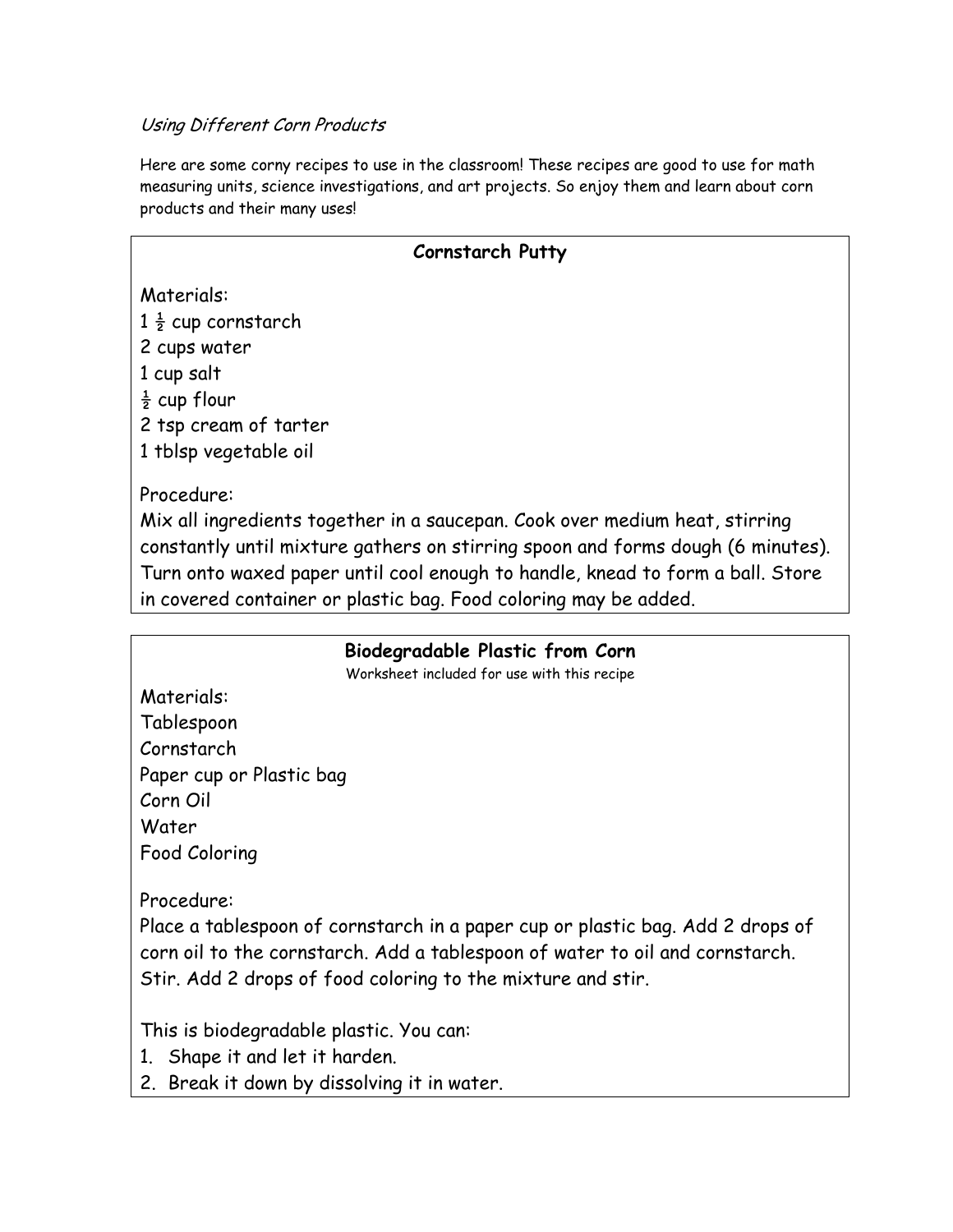#### **Corn-A-Goo**

Materials: Cornstarch Water Food coloring Quart-size bowl Fork

This is a slightly solid, slightly liquid cornstarch creation. Play with it like clay, then watch it become liquid again.

Procedure:

Put 1-cup cornstarch in a quart-size bowl. Add  $\frac{1}{4}$  cup plus 1 tablespoon of water. Add a few drops food coloring. Blend mixture with fork. It should flow when you tip the bowl but feel solid when you hit it. If too thick, add a little water; if too runny, add a little cornstarch.

| Cornstarch Clay                                                                                                                                                                                                                                                                                                                                                                                                           |
|---------------------------------------------------------------------------------------------------------------------------------------------------------------------------------------------------------------------------------------------------------------------------------------------------------------------------------------------------------------------------------------------------------------------------|
| Materials:<br>Cornstarch<br>Baking soda<br>Cold water                                                                                                                                                                                                                                                                                                                                                                     |
| Saucepan<br>Stove<br>Damp cloth<br>Plastic bag                                                                                                                                                                                                                                                                                                                                                                            |
| Procedure:<br>Combine 1-cup cornstarch, $1\frac{1}{2}$ cups baking soda and 1-cup cold water in<br>saucepan. Cook over medium heat until mixture boils and has a clay-like<br>consistency. When cool enough to handle, knead on a cornstarch-dusted surface.<br>Cover with damp cloth. Finish cooling. Form into shapes. Store in a plastic bag in<br>a cool place. Can be baked at 250 degrees for $1\frac{1}{2}$ hours. |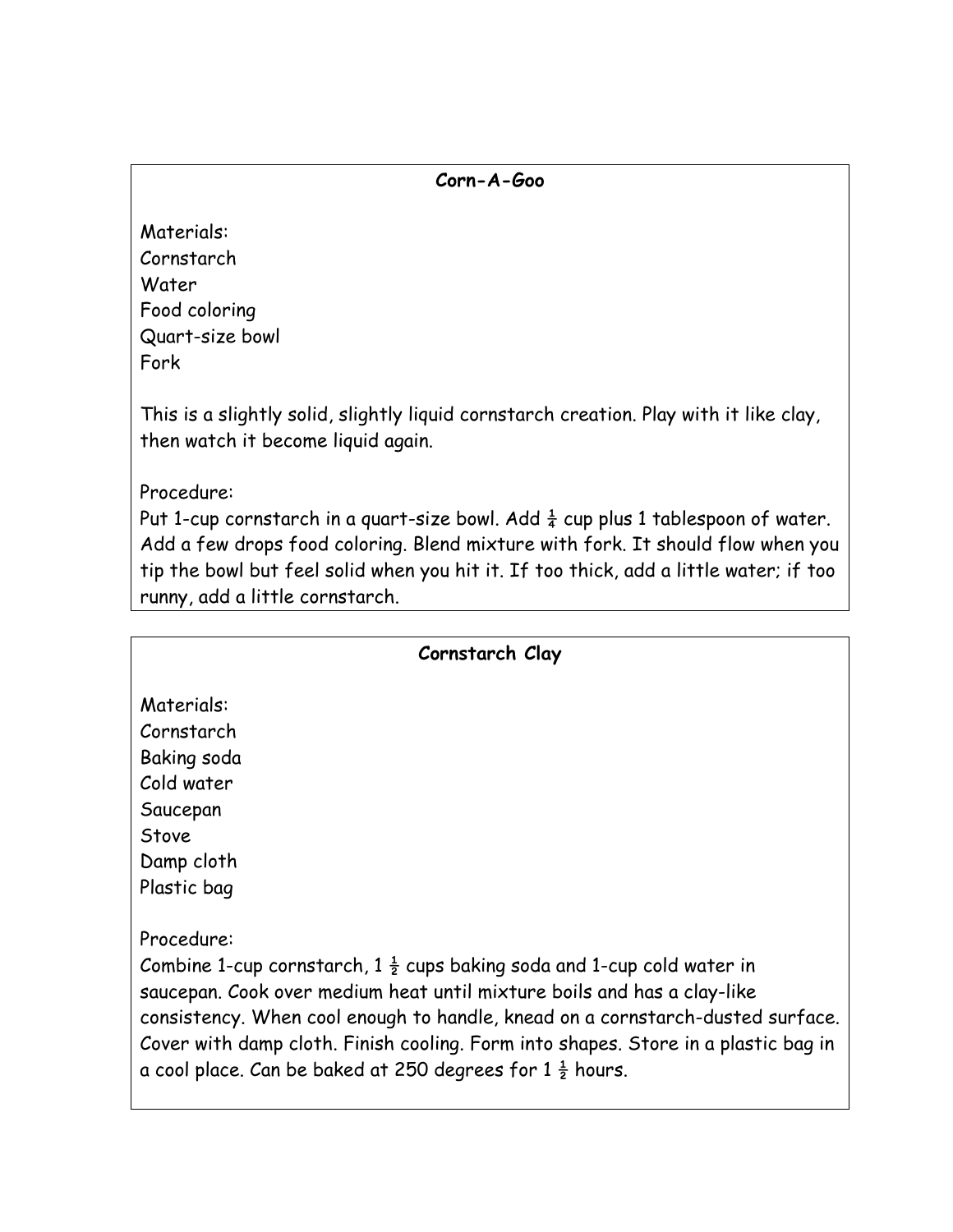# **Making Chips from Corn**

Materials: Oven  $3\frac{1}{2}$  cups water 2 tsp butter or margarine 1 cup cornmeal 1 tsp salt Measuring spoons and cup Mixing bowl Vegetable shortening or spray Spoon Large cookie sheet

### Procedure:

Preheat oven to 450 degrees. Grease cookie sheet. Heat water to boiling. Pour into mixing bowl. Add butter or margarine to water. Stir until melted. Add cornmeal and salt. Stir thoroughly. Drop spoonfuls of mixture (quarter size) onto a greased cookie sheet. Bake until golden brown (13-15 minutes). Makes about 75 chips.